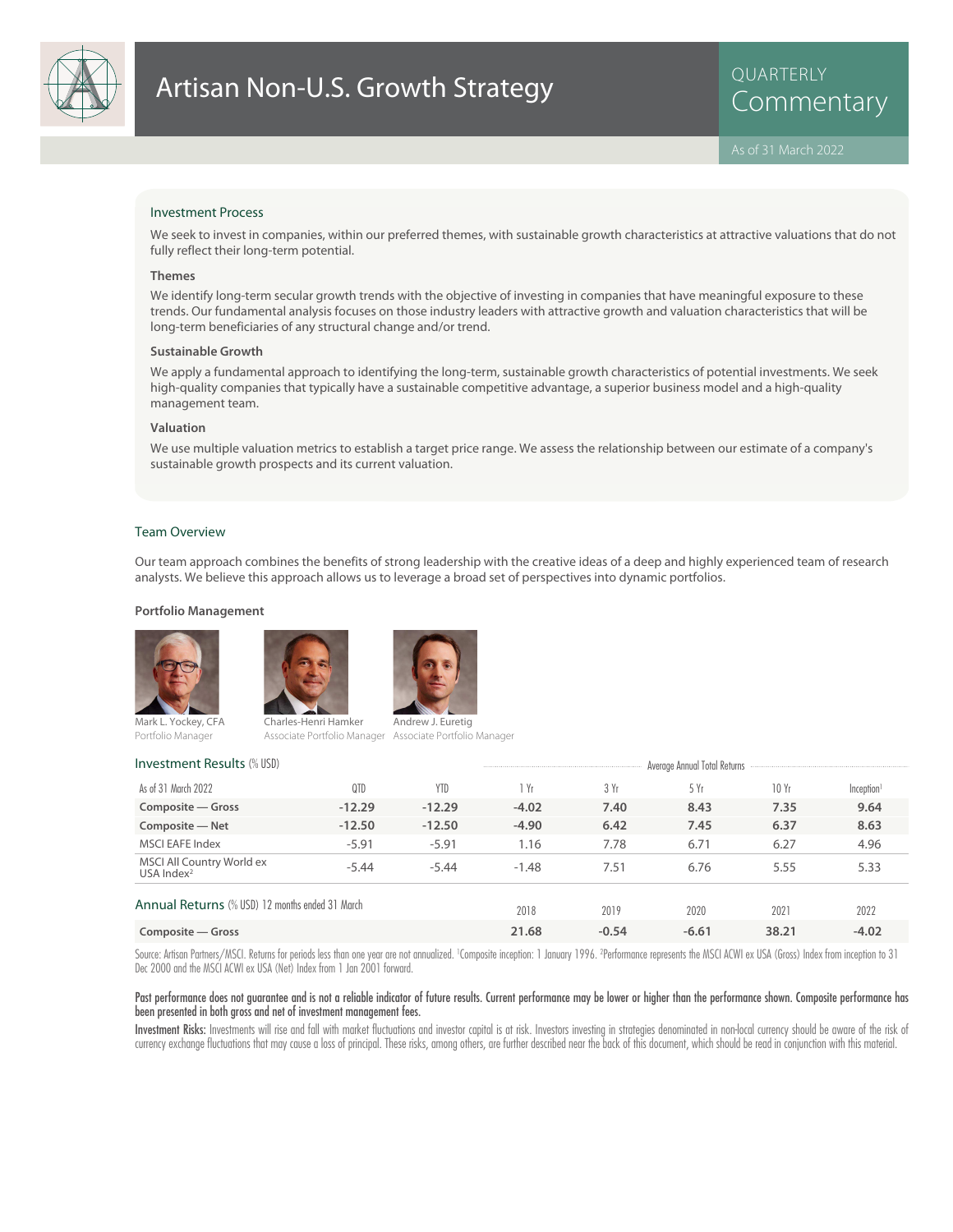

# Quarterly Commentary Artisan Non-U.S. Growth Strategy As of 31 March 2022

### Investing Environment

The start of a central bank tightening cycle amid multi-decade-high inflation and the advent of the Russia-Ukraine war—Europe's worst conflict since World War II—caused global equities to decline in Q1. As Russia is one of the largest energy producers and Ukraine is a major source of global food supply, the war has only intensified existing inflationary impulses brought on by pandemic-related supply disruptions and pro-growth government policies. The MSCI EAFE Index returned -5.91% in Q1—its worst quarter since Q1 2020 when the pandemic began and third worst in the past five years. All sectors aside from energy and materials finished down. The technology, consumer discretionary and industrials sectors were weakest. Regionally, returns were negative across nearly all major markets; large commodities-producing countries like Canada, Australia and Norway were exceptions.

The steep rise in inflation globally risks undercutting what has been a strong recovery since 2020. In addition to higher raw materials prices, tight labor markets are driving the fastest wage gains in a generation. Inflation that began in the goods sector due to supply-chain disruptions has broadened to services. More than two years into the pandemic, inflation has not proven transitory. Consequently, the Federal Reserve and other major central banks now find themselves, in their own words, "behind the curve" in their fight against inflation. In Q1, the Fed began monetary policy tightening; it raised its benchmark rate for the first time since 2018 with a 25bps increase. However, it has much further to go with multiple 50bps hikes expected in addition to quantitative tightening—signaling its intention to shrink its balance sheet by up to \$95bn per month. Fears of higher interest rates and reduced liquidity due to tighter monetary policies was a hindrance for risk assets generally. The attendant adjustments to discount rates applied to future earnings resulted in steep declines among longer duration, higher multiple growth stocks—most evident in the extreme divergence in returns by style. The MSCI EAFE Growth Index fell nearly 12% compared to a small gain for the MSCI EAFE Value Index.

While many of us have resumed some semblance of "normal" living returning to the office, attending sporting events or eating out—the pandemic has not ended. That is, COVID-19 has not yet become endemic, a term epidemiologists use to describe a disease in which overall infection rates in a population are static and predictable. Case counts have been receding globally after the omicron-variant wave peaked in January, but it's not clear whether this trend will continue, nor how much of the improvement has been due to vaccinations, seasonality, mutations in the virus, herd immunity or other factors. What we do know is COVID continues to be highly disruptive to supply chains, particularly in China where the government's zero-COVID policy has resulted in severe lockdowns in its largest cities. This means more idle factories and clogged ports.

Unpredictable supply chains, whether due to COVID or geopolitics, has much of the world reconsidering globalization. Russia's invasion of Ukraine and China's repeated threats against Taiwan have made clear globalization's hidden risks. Regarding the former, European climate policy has contributed to the bloc's dependence on Russia for energy. For the latter, the desire to control costs has led to technology supply chains' reliance on a few suppliers of semiconductors that have access to both high-skilled and low-cost labor. These geopolitical considerations have the potential to reverberate for years to come, but we are already seeing their effects, as in the new deal struck between the US and Europe to increase US exports of liquid natural gas (LNG) and plans for reshoring semiconductor manufacturing.

# Performance Discussion

Our portfolio meaningfully underperformed the MSCI EAFE Index in Q1 as the confluence of macro and market drivers discussed above overwhelmed company-specific fundamentals. First, our bias toward growth businesses was a headwind given the large performance swing in favor of value stocks. Our weakest individual performers included a few of our top contributors of 2021—companies such as materials and life sciences company DSM, customer interaction software provider Nice, and IT services provider Capgemini—that continue to grow earnings well. In our view, their recent share price declines were less about business results and more about the rotation away from the prior winners.

Second, the invasion of Ukraine and the resultant sanctions on Russia caused the stock prices of our two Russian holdings—Russia's largest bank Sberbank and metals and mining company Norilsk Nickel—to collapse. With trading suspended in the ADRs of both Russian companies, we chose to price both positions to zero, although we firmly believe both companies have value. Losses from these two positions alone accounted for about -350bps of our portfolio's Q1 return or about half of our relative shortfall versus the MSCI EAFE Index.

Sberbank was bought in 2021 as a beneficiary of higher inflation and growth in the domestic Russian economy. At the time of purchase, it was among the largest and fastest growing banks in Europe. Loan growth was over 15%, powered by retail loans growing at over 20% and corporate loans at over 10%, while deposits were also growing at double-digit rates. Profitability was strong and was reflected in a 23% return on equity in 2021. Net interest margins were over 5%, while the valuation was very attractive at 0.9X price/book value and a 4.8X P/E multiple. Prior to the invasion of Ukraine and the subsequent sanctions, Sberbank was very attractively valued given the expected growth in its core business while also benefiting from higher inflation and energy costs that benefit the Russian economy. As Sberbank now represents 0.0% of the portfolio, it is therefore more of an option on the company's survival, and we are inclined to think it will survive.

Norilsk is the world's largest producer of nickel (12% of global supply, 25% of battery grade nickel) and palladium (40% of global supply). To add range to an electric vehicle battery, you need to add nickel, and after the diesel scandal in Europe, palladium has substituted for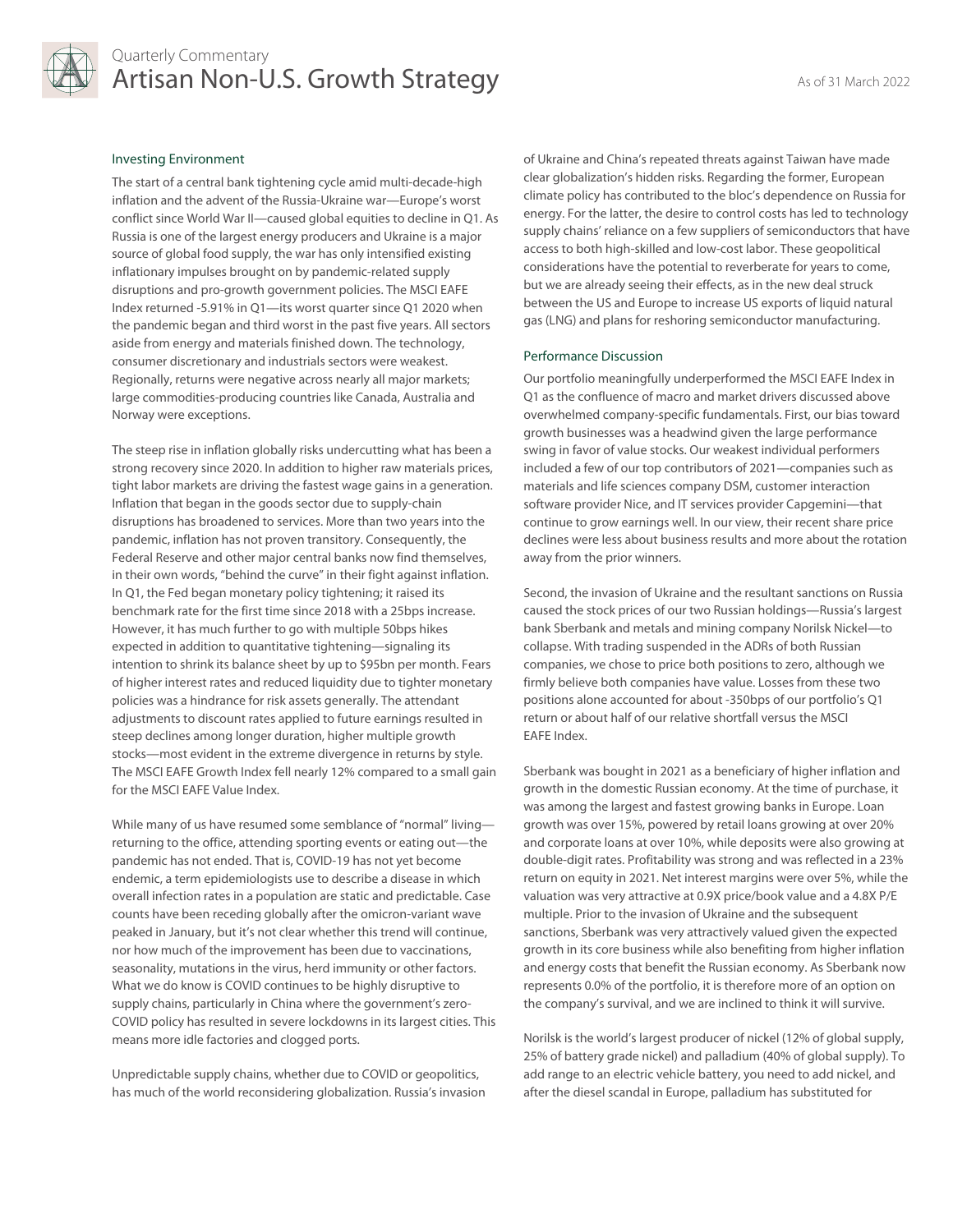platinum as an auto catalyst. In our view, it is unlikely that Norilsk will be sanctioned as 60% of all auto catalysts sourced by Ford and GM come from Norilsk. Also, over 30% of their nickel comes from Norilsk. That number is even higher for European auto makers. The consequences of sanctions on both the US and EU auto industry would be very severe. Nonetheless, we cannot ignore the cloud of uncertainty which will inevitably hang over the shares going forward.

Our other European bank holdings were an additional source of weakness. Besides Sberbank, we have investments in BNP Paribas, Barclays, ING and Intesa Sanpaolo. The bank stocks came under pressure due to weakening growth expectations driven by geopolitical uncertainty. Although each bank has a unique geographic footprint and business models that vary, there are a few common elements to our investment thesis for all four banks. We believe they should each benefit from interest rate normalization as nominal economic growth in Europe increases, driving net interest margins higher. Additionally, a combination of cost improvements and reduced loan-loss provisioning should flow through to the bottom line. Return of capital is the third leg of our thesis as these banks have disciplined managements, solid free cash flow and attractive dividend yields.

On the positive side, our top individual contributor was Canadian Pacific Railway (CP), a company we've known for a long time as an investor. A holding in our infrastructure theme, CP is a dominant trans-Canadian railroad that benefits from increased infrastructure spending in North America. A key component of our investment thesis for CP is its physical railroad network, a unique and hard-toduplicate asset. We believe companies which possess unique assets are often able to leverage a dominant market position, high barriers to entry and pricing power, all of which lay a solid foundation for sustainable growth and are especially desirable in today's inflationary environment. Additionally, the recent rise in commodity prices may drive stronger railroad volumes of key commodities, including grain, fertilizers and crude oil.

Aon was another top performer this quarter. Aon is a leading global risk management, insurance and reinsurance brokerage provider. Double-digit year-over-year organic growth was driven by its commercial risk and reinsurance businesses. The company also expanded operating margins. Our interest in Aon stems from its high cash generation and shareholder-friendly management team that has consistently returned capital to shareholders. Aon repurchased \$2bn in shares in Q4 and \$3.5bn for the full year, which equates to a 5% yield. In today's high inflation environment, we believe companies like Aon that can maintain or expand margins and generate free cash flow will be favored.

### Positioning

In our 25+ years at Artisan, we've experienced these types of periods before when the macro seems to overwhelm the micro. This first quarter was one such period. After the past quarter, we feel it might

be helpful to look back at prior periods when our investment approach was similarly out of step with market moves. They say history doesn't repeat itself, but it rhymes. Though the specifics may be different today, the effect of macro shifts and sharp market rotations reminds us of our challenges during the 2016 calendar year when our portfolio similarly suffered a large relative performance shortfall. In 2016, our bottom-up search for sustainable growth contributed to outsized weightings in defensive sectors (e.g., consumer staples, telecom), which proved a headwind as sentiment improved and interest rates moved sharply higher. We also missed out on some of the stronger performing areas of the market as we had little exposure to cyclical commodities (i.e., energy, metals and mining). Rather than dig in our heels, which investors can sometimes do when markets move against them, we instead repositioned our portfolio for what we believed was the next wave of growth, and that willingness to reconsider our views and pivot ultimately proved beneficial, contributing to strong alpha generation in each of the subsequent three years.

Like 2016, we believe there are real changes to the investing environment that in the current instance merit rethinking our longheld stance on commodity producers. Our process has generally led us away from cyclical commodity companies that are largely dependent on forces outside of company control. By contrast, we seek high value-added companies that can innovate, command higher pricing power or provide a unique solution. However, over the past few months, we've made notable investments in the energy sector, initiating new positions in Shell and Schlumberger. The Russia-Ukraine war has highlighted Europe's energy dependence as it transitions to a cleaner energy future. The world needs "clean producers"—energy majors like Shell extracting, refining and retailing hydrocarbons. LNG is the cleanest fossil fuel and can be an important bridge fuel as the renewables sector grows. The bold plans announced by Germany are hugely supportive to Shell's future as the largest listed LNG player in the world. The strong oil price backdrop adds to the compelling value creation story.

Schlumberger is the world's largest oilfield services and equipment company. Schlumberger's primary business is providing technology and information solutions to customers in the oil and gas industry that optimize reservoir performance. It is the company's technological leadership within the industry that has contributed to its consistent strong cash generation and attracted us to the long-term opportunity for value creation. We also like that the services business is relatively resilient to inflation and less dependent on commodity prices, though we appreciate that current strong supply/demand fundamentals underpin an attractive multi-year outlook for spending by its E&P customers.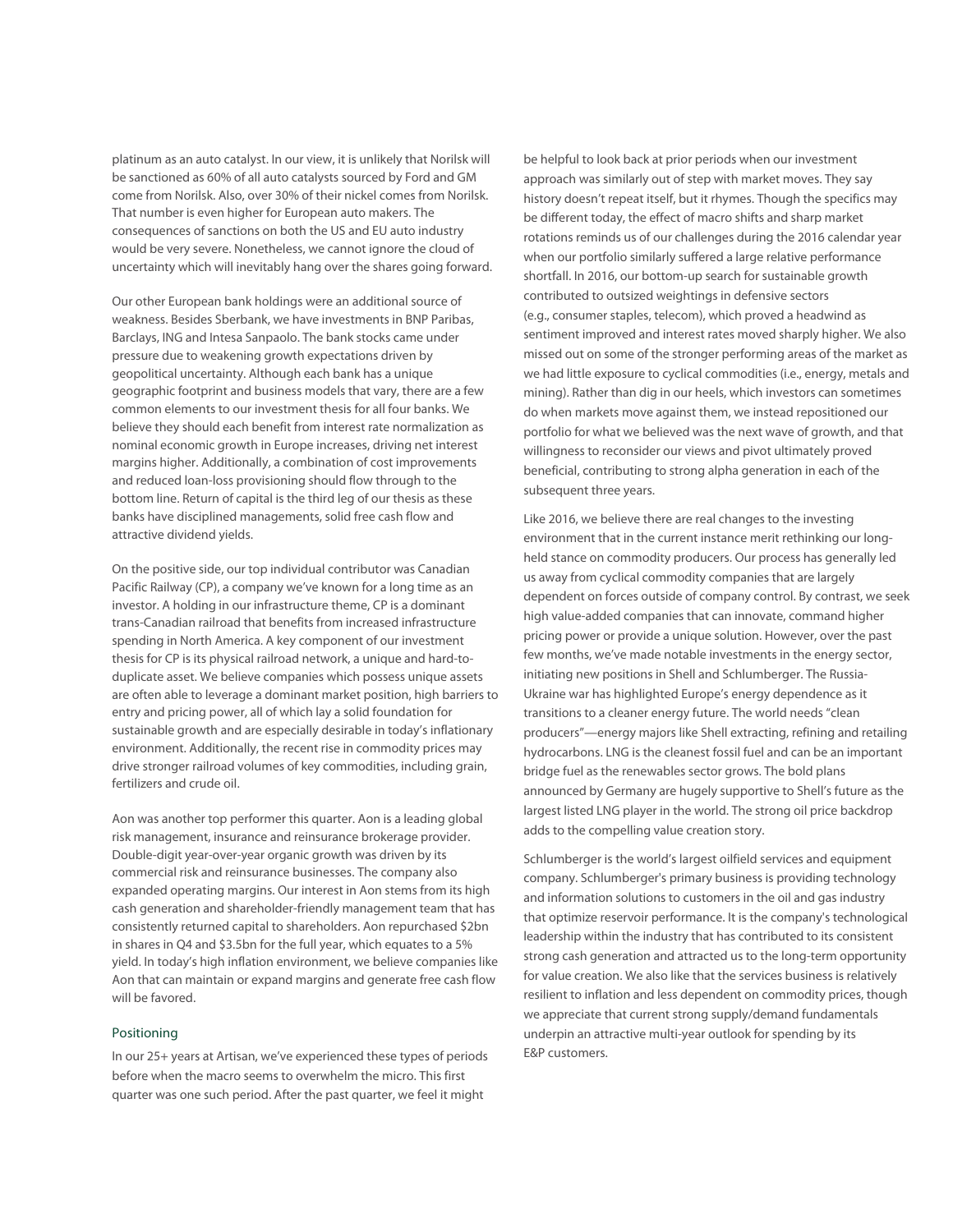These additions contributed to our energy sector weighting increasing to 8% as of quarter end—the highest figure in at least 10 years. These purchases were financed in part from sales of select technology and health care holdings. Examples were IT services provider Accenture, software company AVEVA Group, and life sciences companies ICON and Lonza Group.

## **Outlook**

While top-line growth trends remain favorable, we are keeping a close eye on rising input costs in many areas of the economy. In an inflationary environment, we expect that shares of companies that are unable to maintain margins will be particularly penalized. Our longstanding interest in businesses that have dominant market positions, operate in consolidated industries, possess unique assets and provide differentiated solutions, helps us identify companies with pricing power—a critical attribute to have in the current environment. While we have adjusted our exposures as a result of the current macro environment, our investment philosophy has not changed. We remain committed to our investment process focused on identifying companies possessing sustainable growth characteristics exposed to secular growth themes, selling at reasonable valuations. We continue to believe that innovative companies with exposure to powerful secular trends tend to grow earnings faster and can sustain earnings growth longer than the average company.

Our investment philosophy and process take us around the globe in search of investment opportunities which may be domiciled in or outside of the US. Using the same investment process as Artisan Non-U.S. Growth Strategy, our team also manages the Artisan Global Equity Strategy. Since its inception in 2010, returns for the Global Equity Strategy have been driven by stock selection based on our best ideas identified around the globe. For those interested in exploring our global strategy, please visit www.artisanpartners.com.

ARTISAN CANVAS Timely insights and updates from our investment teams and firm leadership Visit www.artisancanvas.com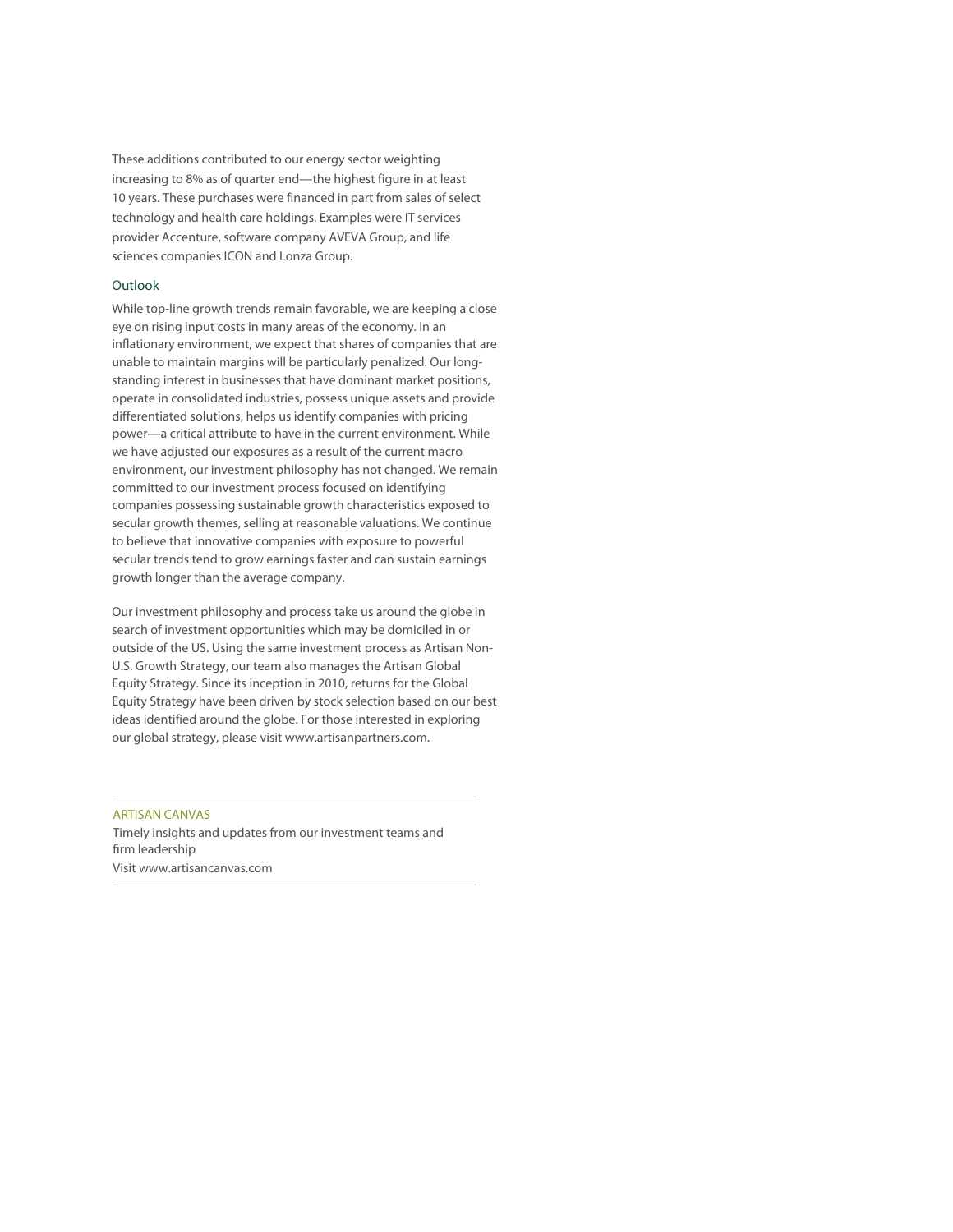# **For more information:** Visit www.artisanpartners.com

Investment Risks: International investments involve special risks, including currency fluctuation, lower liquidity, different accounting methods and economic and political systems, and higher transaction costs. These risks are greater in emerging markets. Securities of small- and medium-sized companies tend to have a shorter history of operations, be more volatile and less liquid and may have underperformed securities of large companies during some periods. Growth securities may underperform other asset types during a given period. These risks, among others, are further described in Artisan Partners Form ADV, which is available upon request.

Unless otherwise indicated, the Artisan Strateav characteristics relate to that of an investment composite or a representative account mangaed within a composite. It is intended to provide a general illustration of the inv considerations used by Artisan Partners in managing that strategy. Individual accounts may differ, at times significantly, from the reference data shown due to varying account restrictions, fees and expenses, and since inc among others. Where applicable, this information is supplemental to, and not to be construed with, a current or prospective client's investment account information. References to individual security performance relate to a in the composite. Individual holding periods may differ.

Securities referenced may not be representative of all portfolio holdinas. Securities of the same issuer are agareagted to determine a holding's portfolio weight. Portfolio statistics calculations exclude outlier data and applicable attributes, such as private securities. Artisan Partners may substitute information from a related security if unavailable for a particular security. This material is as of the date indicated and is subject to c Mar 2022, Russian holdings are valued at zero. Totals may not sum due to rounding.

Attribution is used to evaluate the investment management decisions which affected the portfolio's performance when compared to a benchmark index. Attribution is not exact, but should be considered an approximation of the contribution of each of the factors considered.

Net-of-fees composite returns were calculated using the highest model investment advisory fees applicable to portfolios within the composite. Fees may be higher for certain pooled vehicles and the composite may include acc performance-based fees. All performance results are net of commissions and transaction costs, and have been presented gross and net of investment advisory fees. Dividend income is recorded net of foreign withholding taxes or as soon after the ex-dividend date as the information becomes available to Artisan Partners. Interest income is recorded on the accrual basis. Performance results for the Index include reinvested dividends and are prese withholding taxes but, unlike the portfolio's returns, do not reflect the payment of sales commissions or other expenses incurred in the purchase or sale of the securities included in the indices.

MSCI EAFE Index measures the performance of developed markets, excludina the US and Canada. MSCI EAFE Growth Index measures the performance of developed markets companies, excludina the US and Canada, that exhibit arowth s characteristics according to MSCI. MSCI EAFE Value Index measures the performance of developed markets companies, excluding the US and Canada, that exhibit value style characteristics according to MSCI. MSCI All Country Wo Index measures the performance of developed and emerging markets, excluding the US.

MSCI makes no express or implied warranties or representations and shall have no liability whatsoever with respect to any MSCI data contained herein. The MSCI data may not be further redistributed or used to create indices products. This report is not approved or produced by MSCI. The index(es) are unmanaged; include net reinvested dividends; do not reflect fees or expenses; and are not available for direct investment.

The Global Industry Classification Standard (GICS®) is the exclusive intellectual property of MSCI Inc. (MSCI) and Standard & Poor's Financial Services, LLC (S&P). Neither MSCI, S&P, their affiliates, nor any of their thir Parties") makes any representations or warranties, express or implied, with respect to GICS or the results to be obtained by the use thereof, and expressly disclaim all warranties, including warranties of accuracy, complet and fitness for a particular purpose. The GICS Parties shall not have any liability for any direct, indirect, special, punitive, consequential or any other damages (including lost profits) even if notified of such damages.

This summary represents the views of the portfolio manager as of 31 Mar 2022. Those views and portfolio holdings are subject to change and Artisan Partners disclaims any obligation to advise investors of such changes. The portfolio holdings does not constitute a recommendation of any individual security. For a complete list of holdings by contribution to the Artisan Non-U.S. Growth Strategy, refer to the Contributors to Return chart. The ho comprised the following percentages of a representative account managed within the Artisan Global Equity Strategy's composite total net assets as of 31 Mar 2022: Capgemini SE 1.1%; Sberbank of Russia PJSC 0.0%; MMC Norilsk 0.0%; BNP Paribas SA 1.1%; Barclays PLC 1.1%; ING Groep NV 1.8%; Canadian Pacific Railway Ltd 3.2%; Aon PLC 1.5%; Shell PLC 2.8%; Schlumberger NV 3.0%.

Free Cash Flow is a measure of financial performance calculated as operating cash flow minus capital expenditures. Book Value is the net asset value of a company, calculated by total assets minus intangible assets and liab Price-to-Book (P/B) Ratio is a valuation measure used to compare a stock's market value to its book value. Return on Eauity (ROE) is a profitability ratio that measures the amount of net income returned as a percentage of equity. Price-to-Earnings (P/E) is a valuation ratio of a company's current share price compared to its per-share earnings.

This material is provided for informational purposes without regard to your particular investment needs and shall not be construed as investment or tax advice on which you may rely for your investment decisions. Investors financial and tax adviser before making investments in order to determine the appropriateness of any investment product discussed herein. In no event shall Artisan Partners have any liability for direct, indirect, special, consequential (including, without limitation, lost profits) losses or any other damages resulting from the use of this material.

Artisan Partners Limited Partnership (APLP) is an investment adviser registered with the U.S. Securities and Exchange Commission (SEC). Artisan Partners UK LLP (APUK) is authorized and regulated by the Financial Conduct Au registered investment adviser with the SEC. APEL Financial Distribution Services Limited (AP Europe) is authorized and regulated by the Central Bank of Ireland. APLP, APUK and AP Europe are collectively, with their parent referred to as Artisan Partners herein. Artisan Partners is not registered, authorised or eligible for an exemption from registration in all jurisdictions. Therefore, services described herein may not be available in certa does not constitute an offer or solicitation where such actions are not authorised or lawful, and in some cases may only be provided at the initiative of the prospect. Further limitations on the availability of products or may be imposed.

This material is only intended for investors which meet qualifications as institutional investors as defined in the applicable jurisdiction where this material is received, which includes only Professional Clients or Eligi the Markets in Financial Instruments Directive (MiFID) where this material is issued by APUK or AP Europe. This material is not for use by retail investors and may not be reproduced or distributed without Artisan Partners'

In the United Kingdom, issued by APUK, 25 St. James's St., Floor 3, London SW1A 1HA, registered in England and Wales (LLP No. OC351201). Registered office: Reading Bridge House, Floor 4, George St., Reading, Berkshire RG1 Ireland, issued by AP Europe, Fitzwilliam Hall, Fitzwilliam Pl, Ste. 202, Dublin 2, D02 T292. Registered office: 70 Sir John Rogerson's Quay, Dublin 2, D02 R296 (Company No. 637966).

Australia: This material is directed at wholesale clients only and is not intended for, or to be relied upon by, private individuals or retail investors. Artisan Partnes Australia Pty Ltd is a representative of APLP (ARBN (ARBN 603 522 649). APLP and APUK are respectively regulated under US and UK laws which differ from Australian laws and are exempt from the requirement to hold an Australian financial services license under the Australian Act 2001 in respect to financial services provided in Australia.

Canada: This material is distributed in Canada by APLP and/or Artisan Partners Distributors LLC, which conduct activities in Canada under exemptions from the dealer, portfolio manager and investment fund manager registrati applicable Canadian securities laws. This material does not constitute an offer of services in circumstances where such exemptions are not available. APLP advisory services are available only to investors that quality as " applicable Canadian securities laws.

© 2022 Artisan Partners. All rights reserved.

For Institutional Investors – Not for Onward Distribution